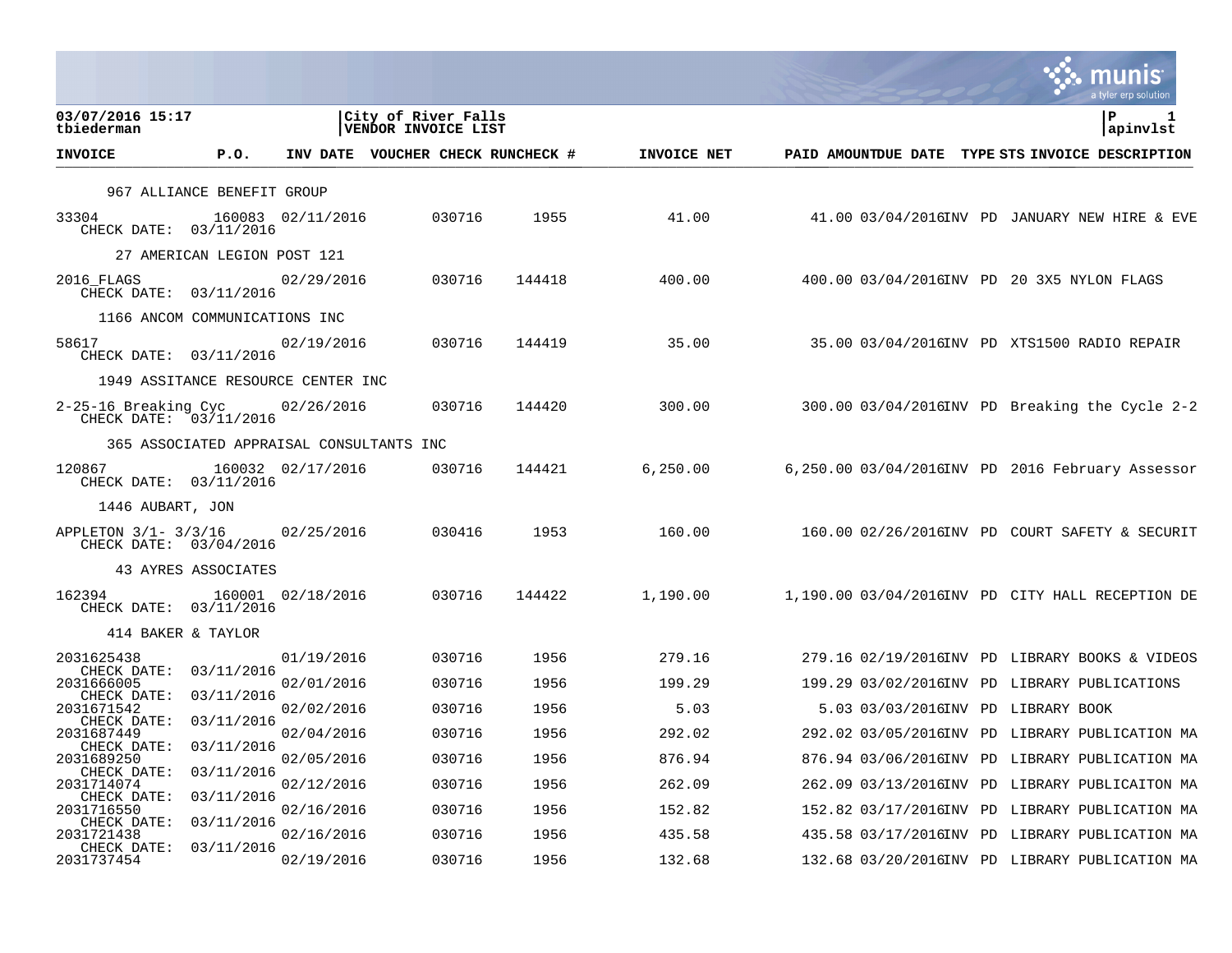|                                                                |                                         |                   |                                            |        |                    |                                                     |  | a tyler erp solution                             |
|----------------------------------------------------------------|-----------------------------------------|-------------------|--------------------------------------------|--------|--------------------|-----------------------------------------------------|--|--------------------------------------------------|
| 03/07/2016 15:17<br>tbiederman                                 |                                         |                   | City of River Falls<br>VENDOR INVOICE LIST |        |                    |                                                     |  | $\mathbf{P}$<br>apinvlst                         |
| <b>INVOICE</b>                                                 | P.O.                                    |                   | INV DATE VOUCHER CHECK RUNCHECK #          |        | <b>INVOICE NET</b> |                                                     |  | PAID AMOUNTDUE DATE TYPE STS INVOICE DESCRIPTION |
| CHECK DATE:<br>B10656830                                       | 03/11/2016                              | 02/23/2016        | 030716                                     | 1956   | 28.79              |                                                     |  | 28.79 03/24/2016INV PD LIBRARY PUBLICATION MA    |
| CHECK DATE:                                                    | 03/11/2016                              |                   |                                            |        |                    |                                                     |  |                                                  |
| CM2773082<br>CHECK DATE:                                       | 03/11/2016                              | 01/26/2016        | 030716                                     | 1956   | $-3.91$            |                                                     |  | $-3.91$ 02/26/2016CRM PD CREDIT PUBLICATION 1/2  |
| 1716 BAKKE NORMAN                                              |                                         |                   |                                            |        |                    | 2,660.49                                            |  |                                                  |
| 2/19/2016 55906-04D160065 02/19/2016<br>CHECK DATE: 03/11/2016 |                                         |                   | 030716                                     | 144423 | 767.40             | 767.40  03/04/2016INV  PD  JAN2016  PROSECUTION  SE |  |                                                  |
|                                                                | 51 BETTENDORF TRANSFER & EXCAVATING INC |                   |                                            |        |                    |                                                     |  |                                                  |
| 6779<br>CHECK DATE: 03/11/2016                                 |                                         | 160073 02/10/2016 | 030716                                     | 144424 |                    |                                                     |  |                                                  |
|                                                                | 411 CAVENDISH SOUARE PUBLISHING         |                   |                                            |        |                    |                                                     |  |                                                  |
| 3019982<br>CHECK DATE: 03/11/2016                              |                                         | 01/21/2016        | 030716                                     | 1957   | 258.38             |                                                     |  | 258.38 02/29/2016INV PD LIBRARY PUBLICATION MA   |
|                                                                | 412 CENTER POINT INC                    |                   |                                            |        |                    |                                                     |  |                                                  |
| 1351983<br>CHECK DATE: 03/11/2016                              |                                         | 02/01/2016        | 030716                                     | 144425 | 86.28              |                                                     |  | 86.28 03/04/2016INV PD LIBRARY PUBLICATION MA    |
|                                                                | 70 CINTAS CORPORATION #754              |                   |                                            |        |                    |                                                     |  |                                                  |
| 754557324                                                      | 03/11/2016                              | 160013 02/10/2016 | 030716                                     | 144426 | 170.45             |                                                     |  | 170.45 03/04/2016INV PD 2/10/2016 CINTAS ELECT   |
| CHECK DATE:<br>754557325                                       |                                         | 160020 02/10/2016 | 030716                                     | 144426 | 165.63             |                                                     |  | 165.63 03/10/2016INV PD 2/10/2016 CINTAS PW UN   |
| CHECK DATE:<br>754557326                                       | 03/11/2016                              | 160014 02/10/2016 | 030716                                     | 144426 | 63.05              |                                                     |  | 63.05 03/10/2016INV PD 2/10/2016 CINTAS WATER    |
| CHECK DATE:<br>754557327                                       | 03/11/2016                              | 160015 02/10/2016 | 030716                                     | 144426 | 35.00              |                                                     |  | 35.00 03/10/2016INV PD 2/10/2016 CINTAS WWTP     |
| CHECK DATE:<br>754559929                                       | 03/11/2016                              | 160013 02/17/2016 | 030716                                     | 144426 | 170.45             |                                                     |  | 170.45 03/04/2016INV PD 2/17/2016 CINTAS ELECT   |
| CHECK DATE:<br>754559930                                       | 03/11/2016                              | 160020 02/17/2016 | 030716                                     | 144426 | 165.63             |                                                     |  | 165.63 03/10/2016INV PD 2/17/2016 CINTAS PW UN   |
| CHECK DATE:<br>754559931                                       | 03/11/2016                              | 160014 02/17/2016 | 030716                                     | 144426 | 63.05              |                                                     |  | 63.05 03/10/2016INV PD 2/17/2016 CINTAS WATER    |
| CHECK DATE:<br>754559932                                       | 03/11/2016                              | 160015 02/17/2016 | 030716                                     | 144426 | 124.92             |                                                     |  | 124.92 03/10/2016INV PD 2/17/2016 + RON G. CIN   |
| CHECK DATE:                                                    | 03/11/2016                              |                   |                                            |        |                    |                                                     |  |                                                  |
|                                                                | 664 COMMAND CENTRAL                     |                   |                                            |        |                    | 958.18                                              |  |                                                  |
| 19506<br>CHECK DATE: 03/11/2016                                |                                         | 02/22/2016        | 030716                                     | 144427 | 152.25             |                                                     |  | 152.25 03/04/2016INV PD ELECTIONS PAPER & RIBB   |
|                                                                | 366 COMPASS MINERALS AMERICA INC        |                   |                                            |        |                    |                                                     |  |                                                  |
| 71458315                                                       |                                         | 160051 02/22/2016 | 030716                                     | 144428 | 1,773.06           |                                                     |  | 1,773.06 03/04/2016INV PD 2/22/16 TICKET ROAD SA |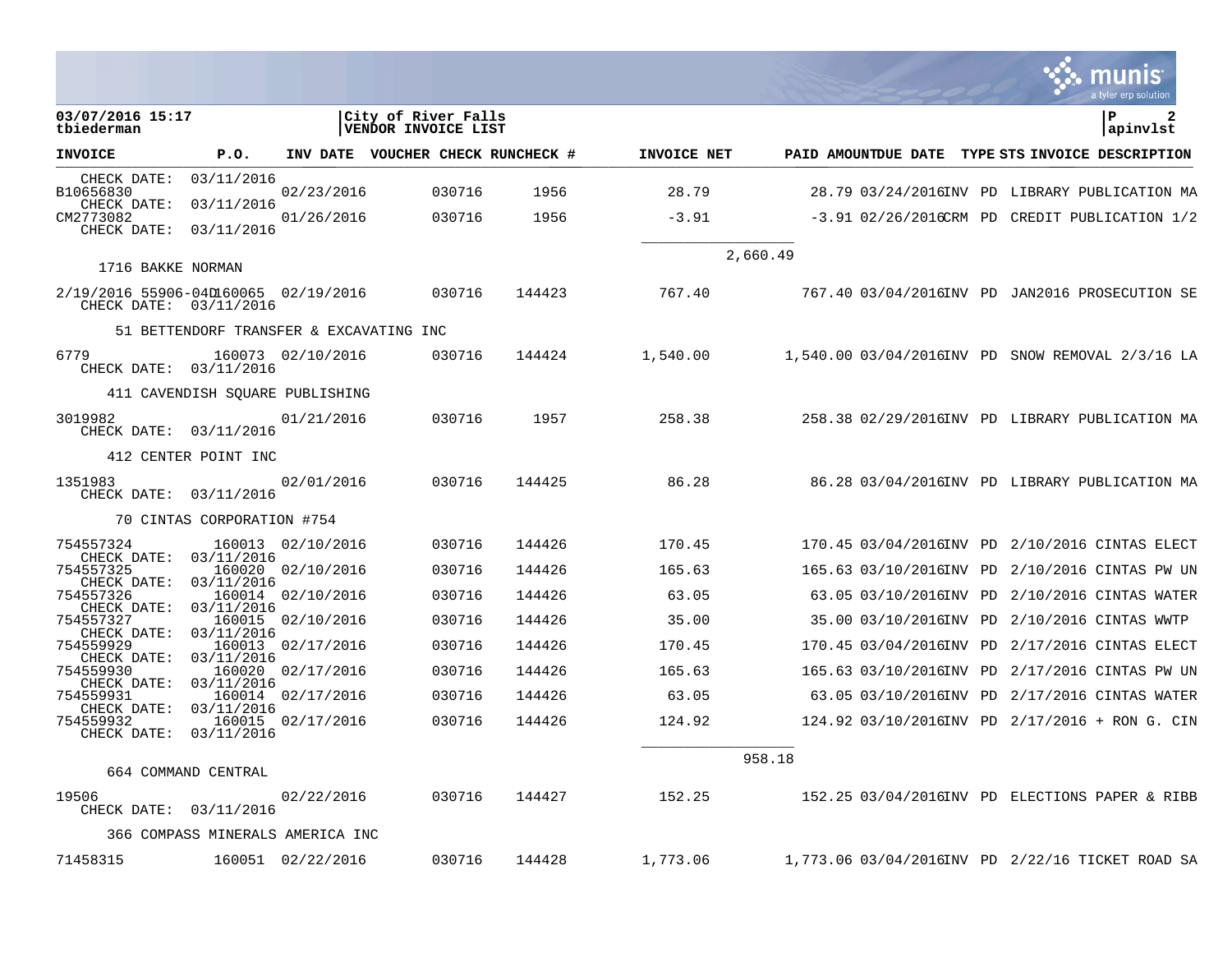|                                                 |                                      |                   |                                            |                                   |             |          |                                                           | a tyler erp solution                             |
|-------------------------------------------------|--------------------------------------|-------------------|--------------------------------------------|-----------------------------------|-------------|----------|-----------------------------------------------------------|--------------------------------------------------|
| 03/07/2016 15:17<br>tbiederman                  |                                      |                   | City of River Falls<br>VENDOR INVOICE LIST |                                   |             |          |                                                           | P<br>3<br>apinvlst                               |
| <b>INVOICE</b>                                  | P.O.                                 |                   |                                            | INV DATE VOUCHER CHECK RUNCHECK # | INVOICE NET |          |                                                           | PAID AMOUNTDUE DATE TYPE STS INVOICE DESCRIPTION |
| CHECK DATE: 03/11/2016                          |                                      |                   |                                            |                                   |             |          |                                                           |                                                  |
|                                                 | 379 COMPUTER INTEGRATION TECHNOLOGY  |                   |                                            |                                   |             |          |                                                           |                                                  |
| 102464                                          |                                      | 160092 02/26/2016 | 030716                                     | 144429                            | 7,139.00    |          |                                                           | 7,139.00 03/20/2016INV PD Phone System Maintenac |
| CHECK DATE: 03/11/2016<br>240405<br>CHECK DATE: | 03/11/2016                           | 160026 02/15/2016 | 030716                                     | 144429                            | 1,500.00    |          |                                                           | 1,500.00 03/16/2016INV PD MAR 2016 MANAGED SERVI |
|                                                 | 75 CONNELLY IND ELECTRONICS INC      |                   |                                            |                                   |             | 8,639.00 |                                                           |                                                  |
| 14649<br>CHECK DATE: 03/11/2016                 |                                      | 02/23/2016        | 030716                                     | 144430                            | 427.15      |          |                                                           | 427.15 03/04/2016INV PD WELL NO. 6 TRANSDUCER    |
|                                                 | 85 DARRELL'S SEPTIC SERVICE INC      |                   |                                            |                                   |             |          |                                                           |                                                  |
| 46257<br>CHECK DATE: 03/11/2016                 |                                      | 02/10/2016        | 030716                                     | 144431                            | 165.00      |          |                                                           | 165.00 03/04/2016INV PD N MAIN LIFT STATION SE   |
|                                                 | 1943 DELTA MANAGEMENT ASSOCIATES INC |                   |                                            |                                   |             |          |                                                           |                                                  |
| 000000018658<br>CHECK DATE: 03/11/2016          |                                      | 03/02/2016        | PYRL AP                                    | 144473                            | 172.88      |          | 172.88 03/04/2016INV PD PPE 2/28/16                       |                                                  |
| 577 DEMCO INC                                   |                                      |                   |                                            |                                   |             |          |                                                           |                                                  |
| 5806941<br>CHECK DATE: 03/11/2016               |                                      | 02/18/2016        | 030716                                     | 1958                              | 162.68      |          |                                                           | 162.68 03/19/2016INV PD LIBRARY OFFICE SUPPLIE   |
| 1451 DISTRICT 2 INC                             |                                      |                   |                                            |                                   |             |          |                                                           |                                                  |
| 1650<br>CHECK DATE:                             | 03/11/2016                           | 02/18/2016        | 030716                                     | 144432                            | 203.90      |          |                                                           | 203.90 03/04/2016INV PD ENG #15 REPAIR REAR BO   |
| 1651<br>CHECK DATE:                             | 03/11/2016                           | 02/18/2016        | 030716                                     | 144432                            | 1,900.48    |          |                                                           | 1,900.48 03/04/2016INV PD LADDER #1 REPLACE FOAM |
|                                                 | 98 EO JOHNSON CO INC                 |                   |                                            |                                   |             | 2,104.38 |                                                           |                                                  |
| 18218429                                        |                                      | 01/27/2016        | 030716                                     | 144434                            | 109.52      |          |                                                           | 109.52 02/21/2016INV PD JAN 2016 SAMSUNG MULTI   |
| CHECK DATE:<br>CNIN829652                       | 03/11/2016                           | 02/03/2016        | 030716                                     | 144433                            | 106.39      |          |                                                           | 106.39 02/13/2016INV PD TOSHIBA ESTUDIO COPIER   |
| CHECK DATE:                                     | 03/11/2016                           |                   |                                            |                                   |             |          |                                                           |                                                  |
| 7 EFTPS                                         |                                      |                   |                                            |                                   |             | 215.91   |                                                           |                                                  |
| 000000018656<br>CHECK DATE: 03/04/2016          |                                      | 03/02/2016        |                                            | PYRL AP 144414                    |             |          | 63,071.34    63,071.34    03/04/2016DIR PD PPE    2/28/16 |                                                  |
|                                                 | 112 FAMILY FRESH MARKET #322         |                   |                                            |                                   |             |          |                                                           |                                                  |
| N626229<br>CHECK DATE: 03/11/2016               |                                      | 02/26/2016        | 030716                                     | 144435                            | 7.02        |          |                                                           | 7.02 03/04/2016INV PD FINLEY RESTITUTION RET     |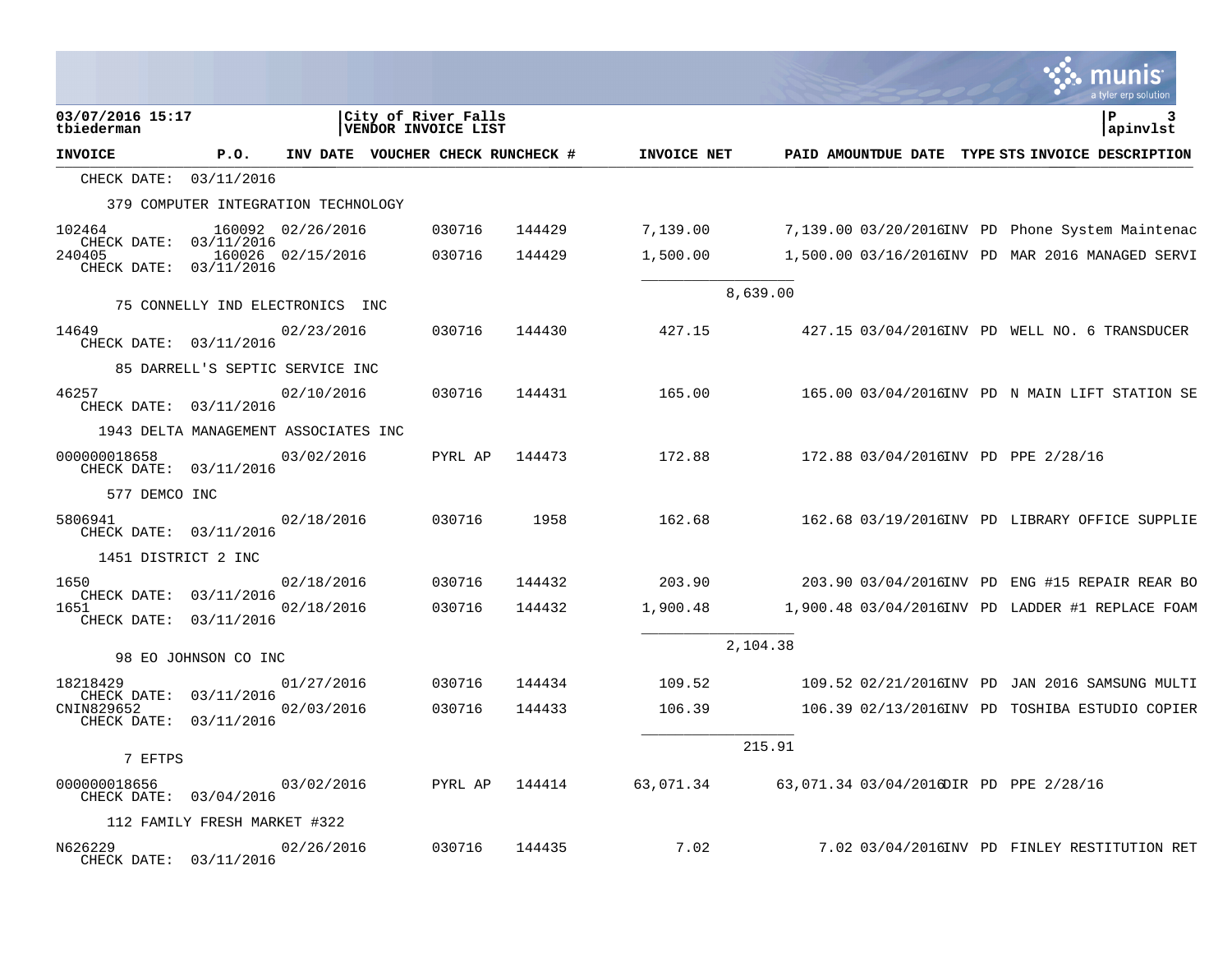|                                                        |                                        |                   |                                            |           |             |                                                    |                                                  |  | a tyler erp solution |
|--------------------------------------------------------|----------------------------------------|-------------------|--------------------------------------------|-----------|-------------|----------------------------------------------------|--------------------------------------------------|--|----------------------|
| 03/07/2016 15:17<br>tbiederman                         |                                        |                   | City of River Falls<br>VENDOR INVOICE LIST |           |             |                                                    |                                                  |  | P<br>apinvlst        |
| <b>INVOICE</b>                                         | P.O.                                   |                   | INV DATE VOUCHER CHECK RUNCHECK #          |           | INVOICE NET |                                                    | PAID AMOUNTDUE DATE TYPE STS INVOICE DESCRIPTION |  |                      |
|                                                        | 364 FBG SERVICE CORPORATION            |                   |                                            |           |             |                                                    |                                                  |  |                      |
| 765471<br>CHECK DATE: 03/11/2016                       |                                        | 160068 02/28/2016 | 030716                                     | 1959      | 4,529.79    |                                                    | 4,529.79 03/18/2016INV PD 2016-February Cleaning |  |                      |
|                                                        | 1205 VERSA VEND VENDING                |                   |                                            |           |             |                                                    |                                                  |  |                      |
| 2114:010965<br>CHECK DATE: 03/11/2016                  |                                        | 02/24/2016        | 030716                                     | 1960      | 105.00      |                                                    | 105.00 03/10/2016INV PD 3 CASES                  |  |                      |
|                                                        | 6 FIRST NATIONAL BANK - RF SECTION 125 |                   |                                            |           |             |                                                    |                                                  |  |                      |
| 000000018655<br>CHECK DATE: 03/04/2016                 |                                        | 03/02/2016        | PYRL AP                                    | 1947      | 3,482.62    |                                                    | 3,482.62 03/04/2016INV PD PPE 2/28/16            |  |                      |
|                                                        | 117 FIRST SHRED LLC                    |                   |                                            |           |             |                                                    |                                                  |  |                      |
| 175382 160030 02/16/2016<br>CHECK DATE: 03/11/2016     |                                        |                   | 030716                                     | 144436    | 75.80       |                                                    | 75.80 03/04/2016INV PD Shredding at City Hall    |  |                      |
| 1952 FREDRICH, ELLEN                                   |                                        |                   |                                            |           |             |                                                    |                                                  |  |                      |
| HF_REIMB<br>CHECK DATE: 03/11/2016                     |                                        | 01/31/2016        | 030716                                     | 1961      | 52.50       |                                                    | 52.50 03/04/2016INV PD HF FITNESS REIMB - 201    |  |                      |
|                                                        | 123 CENGAGE LEARNING                   |                   |                                            |           |             |                                                    |                                                  |  |                      |
| 57434625<br>CHECK DATE: 03/11/2016                     |                                        | 02/04/2016        | 030716                                     | 1962      | 73.42       |                                                    | 73.42 03/04/2016INV PD LIBRARY MATERIALS         |  |                      |
|                                                        | 1571 GIRARD'S BUSINESS SOLUTIONS INC   |                   |                                            |           |             |                                                    |                                                  |  |                      |
| 1603RIVFALL<br>CHECK DATE: 03/11/2016                  | 160084 02/01/2016                      |                   | 030716                                     | 1963      | 2,410.00    |                                                    | 2,410.00 03/04/2016INV PD JAG ANNUAL SERVICE CON |  |                      |
| 2124 GROTH, RON                                        |                                        |                   |                                            |           |             |                                                    |                                                  |  |                      |
| GREEN BAY 2/19/16 02/25/2016<br>CHECK DATE: 03/04/2016 |                                        |                   | 030416                                     | 1954      | 98.04       |                                                    |                                                  |  |                      |
| 133 HAWKINS INC                                        |                                        |                   |                                            |           |             |                                                    |                                                  |  |                      |
| 3838267<br>CHECK DATE: 03/11/2016                      |                                        | 02/08/2016        | 030716                                     | 144437    | 831.00      |                                                    | 831.00 03/04/2016INV PD EZ BOOSTER PUMP @ WELL   |  |                      |
|                                                        | 356 HEALTH PARTNERS                    |                   |                                            |           |             |                                                    |                                                  |  |                      |
| MAR 16<br>CHECK DATE: 03/11/2016                       |                                        | 02/09/2016        | 030716                                     | 1964 - 19 | 154,159.69  | 154,159.69 03/01/2016INV PD MARCH 2016 HEALTH PART |                                                  |  |                      |
|                                                        | 136 HELMER PRINTING INC                |                   |                                            |           |             |                                                    |                                                  |  |                      |
| 160545<br>CHECK DATE: 03/11/2016                       |                                        | 02/24/2016        | 030716                                     | 144438    | 458.87      |                                                    | 458.87 03/04/2016INV PD CSR LETTER HEAD          |  |                      |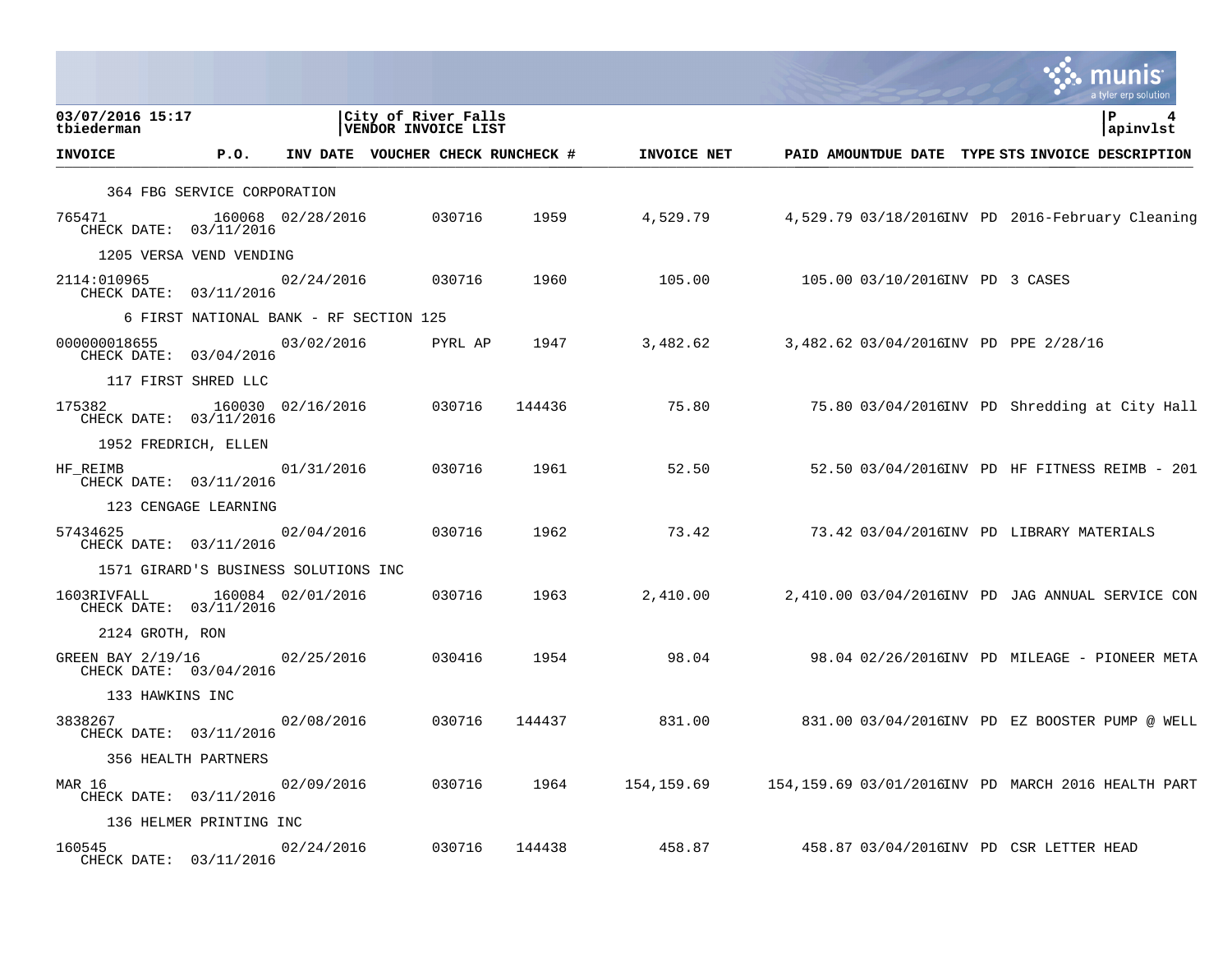|                                                       |                                   |                   |                                                 |        |             |           |                                        | a tyler erp solution                              |
|-------------------------------------------------------|-----------------------------------|-------------------|-------------------------------------------------|--------|-------------|-----------|----------------------------------------|---------------------------------------------------|
| 03/07/2016 15:17<br>tbiederman                        |                                   |                   | City of River Falls<br>VENDOR INVOICE LIST      |        |             |           |                                        | ${\bf P}$<br>5<br>apinvlst                        |
| <b>INVOICE</b>                                        | P.O.                              |                   | INV DATE VOUCHER CHECK RUNCHECK #               |        | INVOICE NET |           | PAID AMOUNTDUE DATE                    | TYPE STS INVOICE DESCRIPTION                      |
|                                                       | 146 HUEBSCH LAUNDRY COMPANY       |                   |                                                 |        |             |           |                                        |                                                   |
| 3610437<br>CHECK DATE:                                | 03/11/2016                        | 02/10/2016        | 030716                                          | 1966   | 68.73       |           |                                        | 68.73 02/20/2016INV PD LIBRARY FEB 2016 BRUCH     |
| 3614256                                               |                                   | 02/17/2016        | 030716                                          | 1965   | 40.52       |           | 40.52 03/10/2016INV PD                 | PD SERVICES                                       |
| CHECK DATE:<br>3614270                                | 03/11/2016                        | 02/17/2016        | 030716                                          | 1966   | 46.84       |           |                                        | 46.84 03/04/2016INV PD PWG MAT SERVICE 2/17/1     |
| CHECK DATE:<br>3618019                                | 03/11/2016                        | 02/24/2016        | 030716                                          | 1966   | 85.83       |           |                                        | 85.83 03/04/2016INV PD LIBRARY FEB2016 BRUSHM     |
| CHECK DATE:<br>3622409<br>CHECK DATE:                 | 03/11/2016<br>03/11/2016          | 03/02/2016        | 030716                                          | 1966   | 46.84       |           |                                        | 46.84 03/10/2016INV PD PWG MAT SERVICE            |
|                                                       |                                   |                   | 1 INTERNATIONAL CITY MGMT ASSOC RETIREMENT CORP |        |             | 288.76    |                                        |                                                   |
| 000000018650                                          |                                   | 03/02/2016        | PYRL AP                                         | 1948   | 12,660.72   |           | 12,660.72 03/04/2016INV PD PPE 2/28/16 |                                                   |
| CHECK DATE: 03/04/2016<br>000000018651<br>CHECK DATE: | 03/04/2016                        | 03/02/2016        | PYRL AP                                         | 1949   | 100.00      |           | 100.00 03/04/2016INV PD PPE 2/28/16    |                                                   |
|                                                       | 1201 INSIGHT EDGE LLC             |                   |                                                 |        |             | 12,760.72 |                                        |                                                   |
| 1450<br>CHECK DATE:                                   | 160098<br>03/11/2016              | 02/17/2016        | 030716                                          | 1967   | 5,362.50    |           |                                        | 5,362.50 03/04/2016INV PD SUPERVISORY TRAINING:M  |
| 1451<br>CHECK DATE:                                   | 03/11/2016                        | 160059 03/01/2016 | 030716                                          | 1967   | 1,252.90    |           |                                        | 1,252.90 03/01/2016INV PD TRAINING March Coachin  |
|                                                       |                                   |                   |                                                 |        |             | 6,615.40  |                                        |                                                   |
| $15 - 04 - 12 - 04$<br>CHECK DATE: 03/11/2016         | 1840 INTER-FLUVE INC              | 150257 02/11/2016 | 030716                                          | 1968   | 22,459.46   |           |                                        | 22,459.46 03/04/2016INV PD SEDIMENT SURVEY SERVIC |
|                                                       | 156 STUART C IRBY TOOL AND SAFETY |                   |                                                 |        |             |           |                                        |                                                   |
| S009404880.001<br>CHECK DATE: 03/11/2016              |                                   | 02/05/2016        | 030716                                          | 144439 | 160.92      |           |                                        | 160.92 03/04/2016INV PD SAFETY TESTING OF MATE    |
|                                                       | 182 LOFFLER COMPANIES INC         |                   |                                                 |        |             |           |                                        |                                                   |
| 18367694                                              |                                   | 02/25/2016        | 030716                                          | 144440 | 135.00      |           |                                        | 135.00 03/21/2016INV PD KONICA 364E COPIER COU    |
| CHECK DATE:<br>18367695                               | 03/11/2016                        | 02/25/2016        | 030716                                          | 144440 | 1,037.01    |           | 1,037.01 03/21/2016INV PD              | KONICA C654E JAN & FEB                            |
| CHECK DATE:<br>2171795                                | 03/11/2016                        | 02/10/2016        | 030716                                          | 1969   | 144.42      |           | 144.42 03/04/2016INV PD                | SAVIN S816 MEDIA SVCS                             |
| CHECK DATE:<br>299223149                              | 03/11/2016                        | 02/25/2016        | 030716                                          | 144441 | 230.27      |           |                                        | 230.27 03/01/2016INV PD 3/21/16 KONICA MINOLTA    |
| CHECK DATE:<br>299223297<br>CHECK DATE:               | 03/11/2016<br>03/11/2016          | 02/25/2016        | 030716                                          | 144441 | 272.55      |           |                                        | 272.55 03/04/2016INV PD 3/21/16 KONICA MINOLTA    |

**Contract**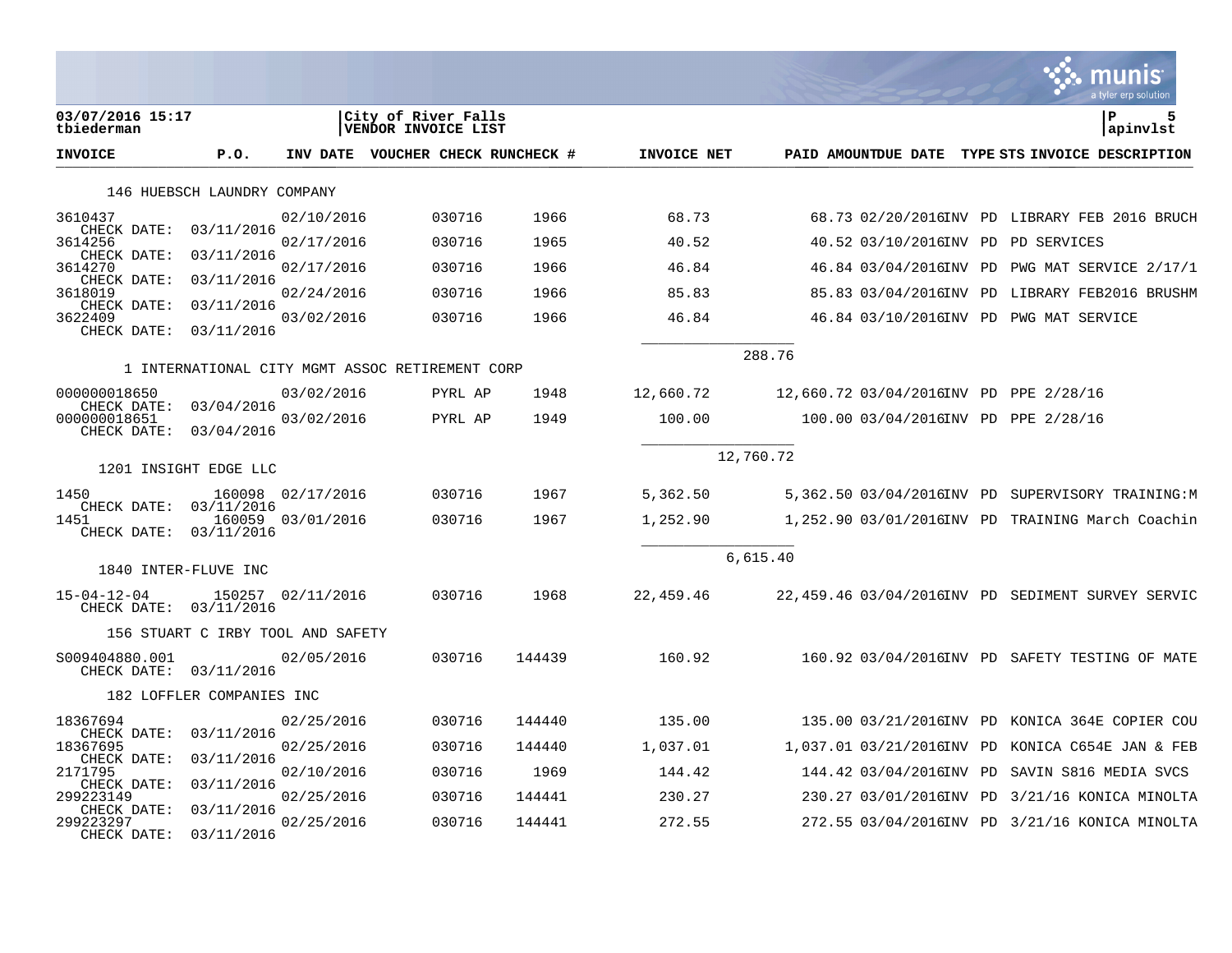|                                                                        |                                     |                   |                                                      |        |             |                                            | a tyler erp solution                             |
|------------------------------------------------------------------------|-------------------------------------|-------------------|------------------------------------------------------|--------|-------------|--------------------------------------------|--------------------------------------------------|
| 03/07/2016 15:17<br>tbiederman                                         |                                     |                   | City of River Falls<br>VENDOR INVOICE LIST           |        |             |                                            | P<br>apinvlst                                    |
| <b>INVOICE</b>                                                         | P.O.                                |                   | INV DATE VOUCHER CHECK RUNCHECK #                    |        | INVOICE NET | PAID AMOUNTDUE DATE                        | TYPE STS INVOICE DESCRIPTION                     |
|                                                                        |                                     |                   |                                                      |        |             | 1,819.25                                   |                                                  |
|                                                                        | 184 MAKOVSKY BRUSH SERVICE LLC      |                   |                                                      |        |             |                                            |                                                  |
| 2947<br>CHECK DATE: 03/11/2016                                         |                                     | 160039 02/29/2016 | 030716                                               | 144442 | 8,385.50    |                                            | 8,385.50 03/04/2016INV PD 2/14 - 2/27/16 TREE TR |
|                                                                        | 451 METERING & TECHNOLOGY SOLUTIONS |                   |                                                      |        |             |                                            |                                                  |
| 5702<br>CHECK DATE: 03/11/2016                                         |                                     | 160069 02/22/2016 | 030716                                               | 1970   | 1,593.45    |                                            | 1,593.45 03/04/2016INV PD WATER DEPT 3/4" meters |
|                                                                        |                                     |                   | 500 MIDAMERICA ADMINISTRATIVE & RETIREMENT SOLUTIONS |        |             |                                            |                                                  |
| 000000018657<br>CHECK DATE:                                            |                                     | 03/02/2016        | PYRL AP                                              | 1950   | 428.17      |                                            | 428.17 03/04/2016INV PD P HILL HRA DEPOSIT       |
| 6027<br>CHECK DATE:                                                    | 03/04/2016<br>03/11/2016            | 01/19/2016        | 030716                                               | 1971   | 460.00      |                                            | 460.00 03/04/2016INV PD Q4-2015 HRA PROCESSING   |
| 6107<br>CHECK DATE:                                                    | 03/11/2016                          | 01/19/2016        | 030716                                               | 1971   | 536.25      |                                            | 536.25 03/04/2016INV PD 04-2015 SEC 125 ADMIN    |
| 409 MIDWEST TAPE                                                       |                                     |                   |                                                      |        |             | 1,424.42                                   |                                                  |
| 93704432<br>CHECK DATE: 03/11/2016                                     |                                     | 02/22/2016        | 030716                                               | 1972   | 19.99       |                                            | 19.99 03/22/2016INV PD LIBRARY PUBLICATION MA    |
|                                                                        |                                     |                   | 1286 MUNICIPAL TREASURERS ASSOCIATION OF WI INC      |        |             |                                            |                                                  |
| 2016<br>CHECK DATE: 03/11/2016                                         |                                     | 02/01/2016        | 030716                                               | 144443 | 55.00       |                                            | 55.00 02/19/2016INV PD 2016 MTAW ANNUAL DUES-    |
| 651 J&J GIS LLC                                                        |                                     |                   |                                                      |        |             |                                            |                                                  |
| FEB 2016<br>CHECK DATE: 03/11/2016                                     |                                     | 02/29/2016        | 030716                                               | 1973   | 1,035.00    |                                            | 1,035.00 03/04/2016INV PD FEBRUARY 2016 GIS SERV |
| 2013 NELSON SCOTT                                                      |                                     |                   |                                                      |        |             |                                            |                                                  |
| <b>SCRAPBOOK REIMB</b><br>CHECK DATE: 03/11/2016                       |                                     | 02/18/2016        | 030716                                               | 1974   | 134.49      |                                            | 134.49 03/04/2016INV PD FD SCRAPBOOK MATERIALS   |
|                                                                        | 666 NEW RICHMOND PUBLIC LIBRARY     |                   |                                                      |        |             |                                            |                                                  |
| HEYWOOD LOST MATERIA<br>CHECK DATE: 03/11/2016                         |                                     | 02/29/2016        | 030716                                               | 144444 | 15.00       |                                            | 15.00 03/04/2016INV PD HEYWOOD LOST MATERIALS    |
|                                                                        | 9999 ONE TIME PAY VENDOR            |                   |                                                      |        |             |                                            |                                                  |
| ALZEN BOOKREFUND<br>CHECK DATE: 03/11/2016                             |                                     | 02/19/2016        | 030716                                               | 144446 | 9.95        | PAYEE: ANALISE ALZEN                       | 9.95 03/04/2016INV PD REFUND FOR LOST ITEM       |
| BARNES FOCUSREIMB                                                      |                                     | 02/15/2016        | 030716                                               | 144445 | 800.00      |                                            | 800.00 03/04/2016INV PD BARNES HOME ENERY IMPR   |
| CHECK DATE: 03/11/2016<br>GOENNER FOCUSREIMB<br>CHECK DATE: 03/11/2016 |                                     | 02/15/2016        | 030716                                               | 144447 | 750.00      | PAYEE: ALLEN BARNES<br>PAYEE: GENE GOENNER | 750.00 03/04/2016INV PD GOENNER HOME ENERGY IM   |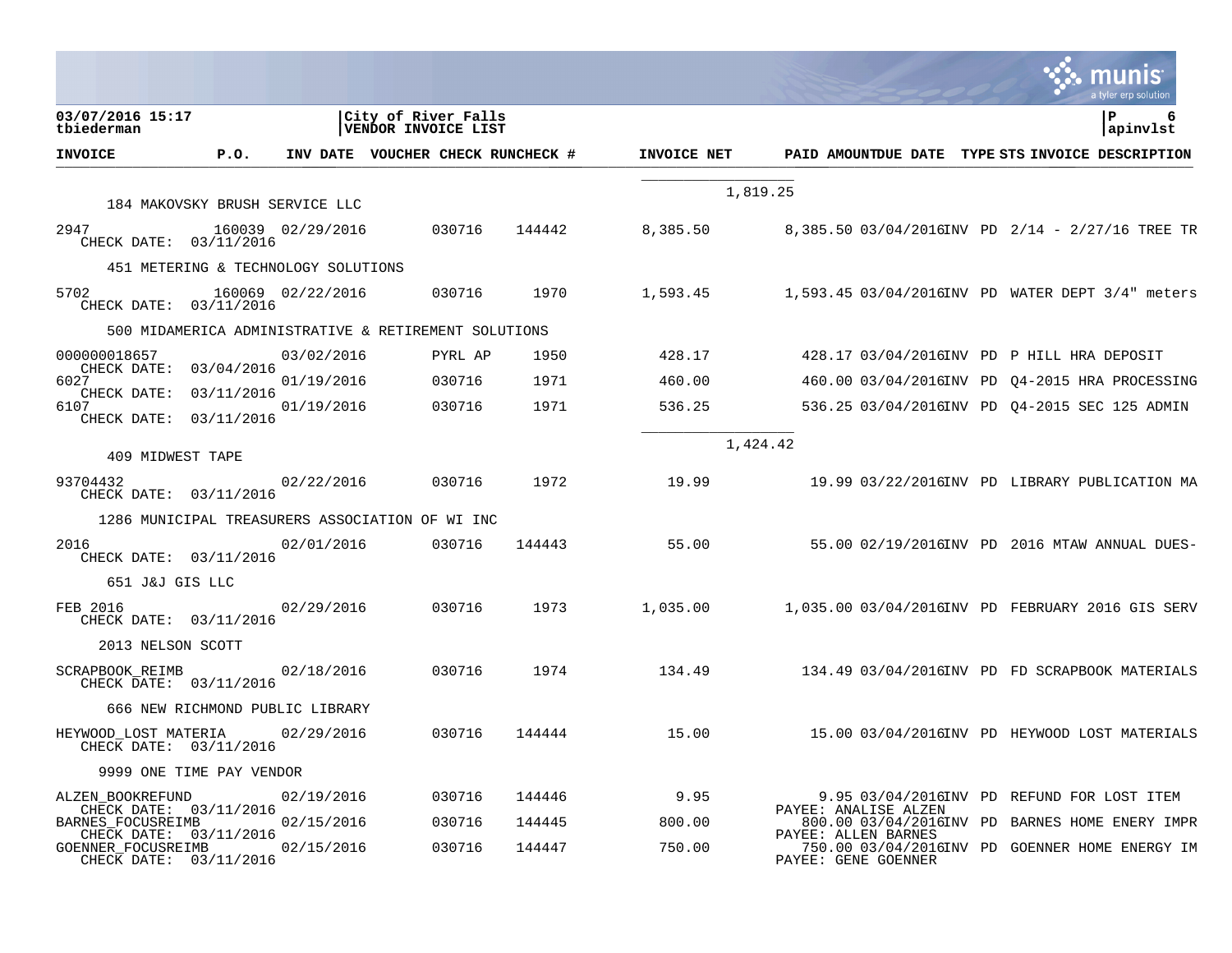|                                 |                                                  |                   |                                            |               |                    |                                                                                                    |  | a tyler erp solution |
|---------------------------------|--------------------------------------------------|-------------------|--------------------------------------------|---------------|--------------------|----------------------------------------------------------------------------------------------------|--|----------------------|
| 03/07/2016 15:17<br>tbiederman  |                                                  |                   | City of River Falls<br>VENDOR INVOICE LIST |               |                    |                                                                                                    |  | ∣P<br>7<br>apinvlst  |
| INVOICE                         | <b>P.O.</b>                                      |                   | INV DATE VOUCHER CHECK RUNCHECK #          |               | <b>INVOICE NET</b> | PAID AMOUNTDUE DATE TYPE STS INVOICE DESCRIPTION                                                   |  |                      |
| KANNEL_FOCUSREIMB               |                                                  | 02/15/2016        | 030716                                     | 144451        | 800.00             | 800.00 03/04/2016INV PD KANNEL HOME ENERGY IMP                                                     |  |                      |
| KELLY_FOCUSREIMB                | CHECK DATE: 03/11/2016<br>CHECK DATE: 03/11/2016 | 02/15/2016        | 030716                                     | 144449        | 494.26             | PAYEE: MITCHELL KANNEL<br>494.26 03/04/2016INV PD KELLY HOME ENERGY IMPR                           |  |                      |
| KENNEY DUPL PMT                 |                                                  | 02/19/2016        | 030716                                     | 144448        | 60.00              | PAYEE: LOGAN KELLY<br>60.00 03/04/2016INV PD KENNEY DBL PMT PARKING<br>PAYEE: JILL KENNEY          |  |                      |
| NATL GOVT SVC                   | CHECK DATE: 03/11/2016                           | 03/02/2016        | 030716                                     | 144452        | 464.06             | 464.06 03/04/2016INV PD REFUND OVERPAYMENT-V M                                                     |  |                      |
| OLDENBURG-LIBREFUND             | CHECK DATE: 03/11/2016                           | 02/12/2016        | 030716                                     | 144450        | 15.99              | PAYEE: NATIONAL GOVERNMENT SERVICE<br>15.99 03/04/2016INV PD REFUND LOST LIBRARY MA                |  |                      |
| OVERVIG FOCUSREIMB              | CHECK DATE: 03/11/2016                           | 02/15/2016        | 030716                                     | 144453        | 50.00              | PAYEE: LUKE OLDENBURG<br>50.00 03/04/2016INV PD OVERVIG HOME ENERGY IM                             |  |                      |
| T SIPIORSKI                     | CHECK DATE: 03/11/2016<br>CHECK DATE: 03/11/2016 | 01/19/2016        | 030716                                     | 144454        | 400.00             | PAYEE: SHIRLEY OVERVIG<br>400.00 03/04/2016INV PD REFUND DUPLICATE PAYME<br>PAYEE: TRACE SIPIORSKI |  |                      |
|                                 | 206 PAYMENT SERVICE NETWORK INC                  |                   |                                            |               |                    | 3,844.26                                                                                           |  |                      |
| 124792                          | CHECK DATE: 03/03/2016                           | 03/03/2016        | 144417                                     |               |                    | 764.95 764.95 03/04/2016DIR PD FEB 2016 BILLING SERVI                                              |  |                      |
| 452 PAYPAL                      |                                                  |                   |                                            |               |                    |                                                                                                    |  |                      |
| MARCH FEES                      | CHECK DATE: 03/03/2016                           | 03/03/2016        | PAYPAL                                     | 144416        | 30.00              | 30.00 03/03/2016DIR PD MARCH FEES                                                                  |  |                      |
|                                 | 2153 PLUM CITY PUBLIC LIBRARY                    |                   |                                            |               |                    |                                                                                                    |  |                      |
| LOST LIBRARY ITEM 02/29/2016    | CHECK DATE: 03/11/2016                           |                   | 030716                                     | 144455        | 28.00              | 28.00 03/04/2016INV PD EVANOVICH #22 LOST LIB                                                      |  |                      |
|                                 | 5 PELION BENEFITS                                |                   |                                            |               |                    |                                                                                                    |  |                      |
| 000000018654                    | CHECK DATE: 03/04/2016                           | 03/02/2016        | PYRL AP 1951                               |               |                    | 598.29 598.29 03/04/2016INV PD PPE 2/28/16                                                         |  |                      |
|                                 | 210 PIERCE COUNTY TREASURER                      |                   |                                            |               |                    |                                                                                                    |  |                      |
| 3/1/16_110 W DIVISIO 03/01/2016 | CHECK DATE: 03/11/2016                           |                   | 030716                                     | 144457        |                    |                                                                                                    |  |                      |
| FEB '16 DOG SETTLE              | CHECK DATE: 03/11/2016                           | 02/18/2016        | 030716                                     | 144456        |                    | 957.00 957.00 93/04/2016INV PD 2016 DOG TAGS ISSUED T                                              |  |                      |
|                                 | 453 PIERCE COUNTY HIGHWAY DEPT                   |                   |                                            |               |                    | 2,178.45                                                                                           |  |                      |
| 160121                          | CHECK DATE: 03/11/2016                           | 150059 02/11/2016 |                                            | 030716 144458 | 1,918.62           | 1,918.62 03/04/2016INV PD JAN 2016 SALT BRINE DE                                                   |  |                      |
|                                 | 1611 PRESCOTT WATER & SEWER UTILITY              |                   |                                            |               |                    |                                                                                                    |  |                      |
| 7558.01 QTRLY WATER             | CHECK DATE: 03/11/2016                           | 02/29/2016        | 030716                                     |               | 144459 175.86      | 175.86 03/04/2016INV PD PRESCOTT AMB WTR/SWR U                                                     |  |                      |
|                                 | 216 PUBLIC SERVICE COMMISSION OF WISCONSIN       |                   |                                            |               |                    |                                                                                                    |  |                      |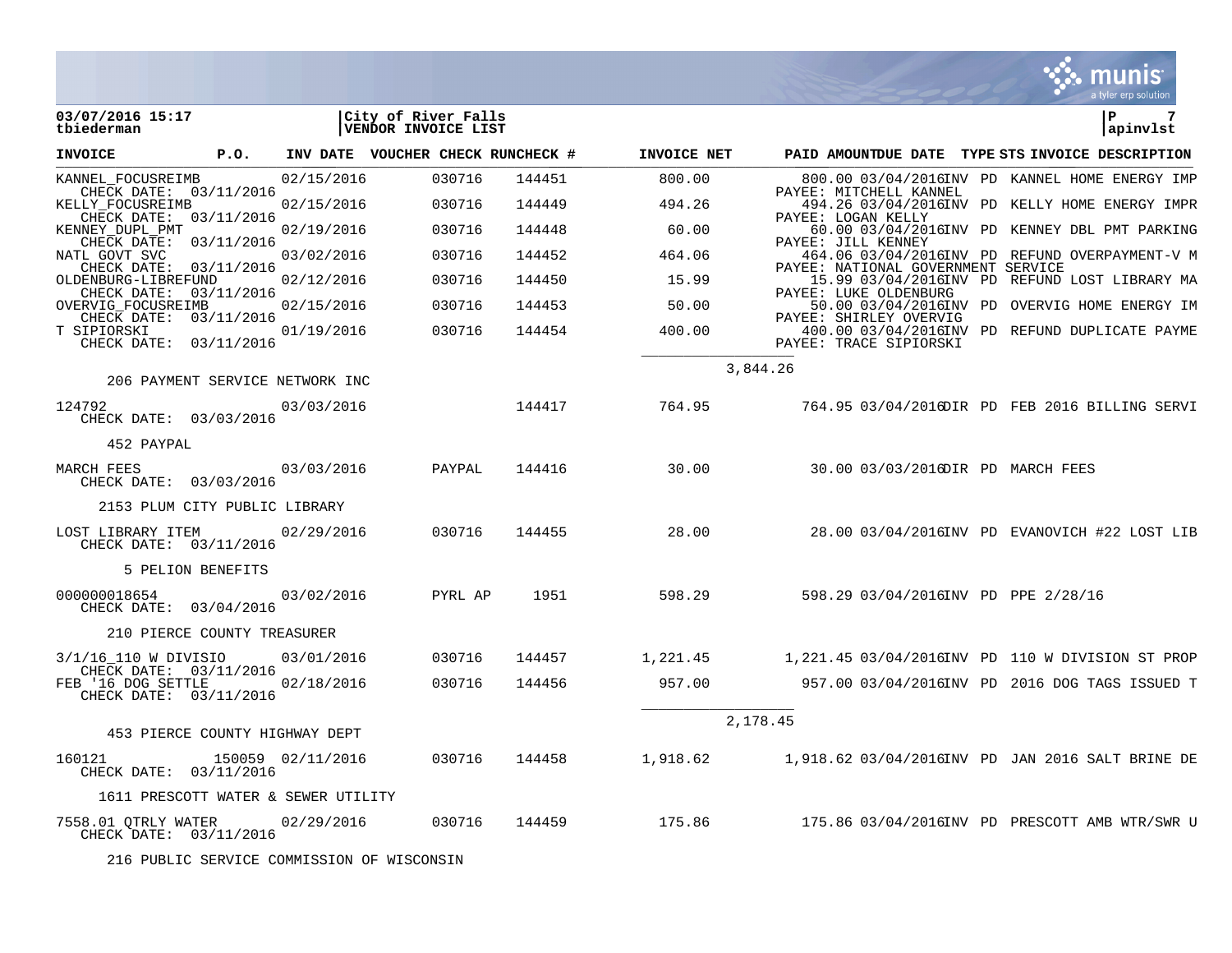|                                             |                                         |                   |                                                        |        |             |          |  | a tyler erp solution                              |
|---------------------------------------------|-----------------------------------------|-------------------|--------------------------------------------------------|--------|-------------|----------|--|---------------------------------------------------|
| 03/07/2016 15:17<br>tbiederman              |                                         |                   | City of River Falls<br>VENDOR INVOICE LIST             |        |             |          |  | P<br> apinvlst                                    |
| <b>INVOICE</b>                              | P.0.                                    |                   | INV DATE VOUCHER CHECK RUNCHECK #                      |        | INVOICE NET |          |  | PAID AMOUNTDUE DATE TYPE STS INVOICE DESCRIPTION  |
| 1601-I-05110<br>CHECK DATE: 03/11/2016      |                                         | 02/18/2016        | 030716                                                 | 144460 | 2,469.05    |          |  | 2,469.05 03/19/2016INV PD POWER PLANT SUB UPGRAD  |
|                                             | 658 QUALITY BOOKS INC                   |                   |                                                        |        |             |          |  |                                                   |
| 191490                                      |                                         | 01/27/2016        | 030716                                                 | 1975   | 71.25       |          |  | 71.25 02/29/2016INV PD LIBRARY PUBLICATION MA     |
| CHECK DATE:<br>191606                       | 03/11/2016                              | 01/28/2016        | 030716                                                 | 1975   | 3,359.39    |          |  | 3,359.39 02/29/2016INV PD LIBARY PUBLICATION MAT  |
| CHECK DATE:<br>191791                       | 03/11/2016                              | 02/04/2016        | 030716                                                 | 1975   | 1,658.27    |          |  | 1,658.27 03/04/2016INV PD LIBRARY PUBLICATION MA  |
| CHECK DATE:<br>191876                       | 03/11/2016                              | 02/10/2016        | 030716                                                 | 1975   | 249.88      |          |  | 249.88 03/10/2016INV PD LIBRARY PUBLICATION MA    |
| CHECK DATE:<br>192180<br>CHECK DATE:        | 03/11/2016<br>03/11/2016                | 02/22/2016        | 030716                                                 | 1975   | 50.04       |          |  | 50.04 03/20/2016INV PD LIBRARY PUBLICATION MA     |
|                                             |                                         |                   |                                                        |        |             |          |  |                                                   |
|                                             | 225 RIVER FALLS CHAMBER OF COMMERCE INC |                   |                                                        |        |             | 5,388.83 |  |                                                   |
| $12604 - 3$                                 |                                         | 160079 02/10/2016 | 030716                                                 | 1976   | 3,000.00    |          |  | 3,000.00 03/04/2016INV PD 3RD AND FINAL YEAR: DI  |
| CHECK DATE:<br>13714                        | 03/11/2016                              | 01/13/2016        | 030716                                                 | 144461 | 15.00       |          |  | 15.00 03/04/2016INV PD MIKE NOREEN BUSINESS B     |
| CHECK DATE:<br>13794                        | 03/11/2016                              | 01/27/2016        | 030716                                                 | 144461 | 497.50      |          |  | 497.50 03/04/2016INV PD CHAMBER CHECKS - POWER    |
| CHECK DATE:<br>13798                        | 03/11/2016                              | 02/11/2016        | 030716                                                 | 1976   | 100.00      |          |  | 100.00 03/04/2016INV PD CHAMBER ANNUAL DINNER     |
| CHECK DATE:<br>13818                        | 03/11/2016                              | 02/11/2016        | 030716                                                 | 1976   | 300.00      |          |  | 300.00 03/04/2016INV PD CHAMBER DINNER & BANQU    |
| CHECK DATE:                                 | 03/11/2016                              |                   |                                                        |        |             |          |  |                                                   |
|                                             | 532 RIVER FALLS ACE HARDWARE            |                   |                                                        |        |             | 3,912.50 |  |                                                   |
| 4N813SSFBN<br>CHECK DATE: 03/11/2016        |                                         | 02/24/2016        | 030716                                                 | 144462 | 39.99       |          |  | 39.99 03/04/2016INV PD MYHRE RESTITUTION RETU     |
|                                             | 458 RIVER FALLS ROTARY                  |                   |                                                        |        |             |          |  |                                                   |
| $2008 - 3 - 2103$<br>CHECK DATE: 03/11/2016 |                                         | 01/01/2016        | 030716                                                 | 144463 | 115.00      |          |  | 115.00 03/04/2016INV PD SCOTT NELSON Q1 2016 D    |
|                                             | 444 SCHINDLER ELEVATOR CORP             |                   |                                                        |        |             |          |  |                                                   |
| 8104219517<br>CHECK DATE: 03/11/2016        |                                         | 03/01/2016        | 030716                                                 | 144464 | 754.83      |          |  | 754.83 03/04/2016INV PD LIBRARY QTRLY BILLING     |
|                                             | 239 SCHOLASTIC LIBRARY PUBLISHING INC   |                   |                                                        |        |             |          |  |                                                   |
| 12500160<br>CHECK DATE: 03/11/2016          |                                         | 01/30/2016        | 030716                                                 | 1977   | 126.00      |          |  | 126.00 02/29/2016INV PD LIBRARY PUBLICATION MA    |
|                                             |                                         |                   | 243 STATEWIDE ENERGY EFFICIENCY & RENEWABLES ADMIN INC |        |             |          |  |                                                   |
| JAN2016 CTC                                 |                                         | 01/31/2016        | 030716                                                 | 144465 | 4,278.78    |          |  | 4,278.78 03/04/2016INV PD JAN 2016 CTC FUNDS + \$ |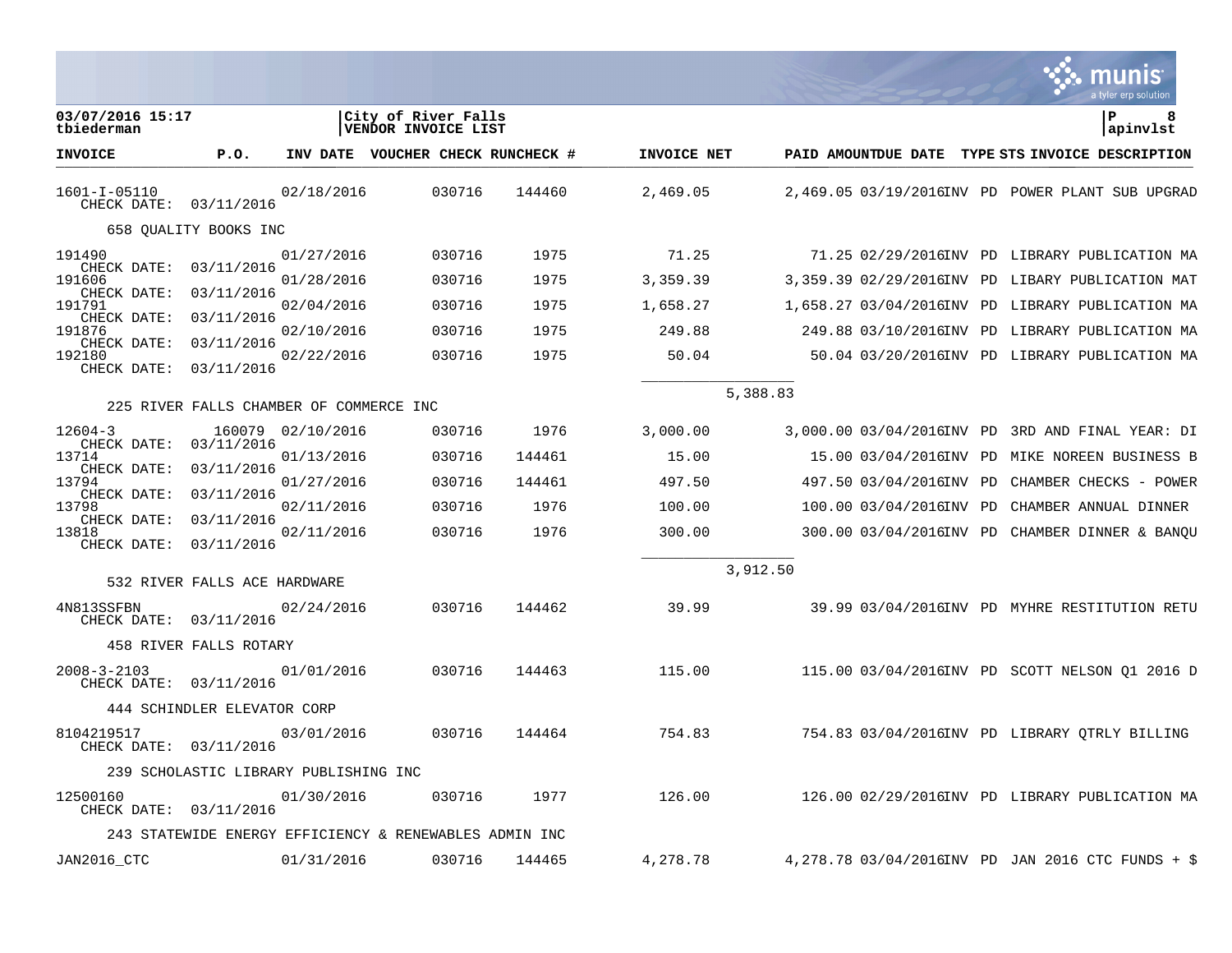|                                                |                                   |                   |                                            |        |             |          | a tyler erp solution                                 |
|------------------------------------------------|-----------------------------------|-------------------|--------------------------------------------|--------|-------------|----------|------------------------------------------------------|
| 03/07/2016 15:17<br>tbiederman                 |                                   |                   | City of River Falls<br>VENDOR INVOICE LIST |        |             |          | ΙP<br>apinvlst                                       |
| <b>INVOICE</b>                                 | P.0.                              |                   | INV DATE VOUCHER CHECK RUNCHECK #          |        | INVOICE NET |          | PAID AMOUNTDUE DATE TYPE STS INVOICE DESCRIPTION     |
| CHECK DATE: 03/11/2016                         |                                   |                   |                                            |        |             |          |                                                      |
|                                                | 2120 SELESKI, PAUL J              |                   |                                            |        |             |          |                                                      |
| 2016217<br>CHECK DATE: 03/11/2016              |                                   | 02/17/2016        | 030716                                     | 144466 | 300.00      |          | 300.00 03/04/2016INV PD RFFD FIRE ACADEMY INST       |
|                                                | 244 SHORT ELLIOTT HENDRICKSON INC |                   |                                            |        |             |          |                                                      |
| 310782<br>CHECK DATE: 03/11/2016               |                                   | 150105 02/09/2016 | 030716                                     | 144467 | 1,442.92    |          | 1,442.92 03/10/2016INV PD JAN 2016 PHASE I SYCAM     |
|                                                | 250 SOUTH FORK CAFE INC           |                   |                                            |        |             |          |                                                      |
| 2197<br>CHECK DATE: 03/11/2016                 |                                   | 02/18/2016        | 030716                                     | 1978   | 560.50      |          | 560.50 03/04/2016INV PD LANDLORD CONNECTIONS B       |
| 2202<br>CHECK DATE: 03/11/2016                 |                                   | 02/25/2016        | 030716                                     | 1978   | 552.24      |          | 552.24 03/03/2016INV PD CTC BREAKING THE CYCLE       |
|                                                | 491 ST CROIX VALLEY TITLE         |                   |                                            |        |             | 1,112.74 |                                                      |
| 166241_2/18/16<br>CHECK DATE: 03/11/2016       |                                   | 02/18/2016        | 030716                                     | 144468 | 760.00      |          | 760.00 03/04/2016INV PD LOT 1 CSM #1011267 STE       |
|                                                | 791 STEVENS ENGINEERS             |                   |                                            |        |             |          |                                                      |
| 10428<br>CHECK DATE: 03/11/2016                |                                   | 150367 02/25/2016 | 030716                                     | 1979   | 1,038.00    |          | $1,038.00 03/04/2016$ INV PD Prof Svcs $1/24 - 2/20$ |
|                                                | 381 TYLER TECHNOLOGIES            |                   |                                            |        |             |          |                                                      |
| 45-153269<br>CHECK DATE: 03/11/2016            |                                   | 160086 02/11/2016 | 030716                                     | 144469 | 2,550.00    |          | 2,550.00 03/04/2016INV PD 2 DAYS IMPLEMENTATION      |
| 276 POSTMASTER                                 |                                   |                   |                                            |        |             |          |                                                      |
| PREPAID-VOTER NOTICE<br>CHECK DATE: 03/11/2016 |                                   | 03/02/2016        | 030716                                     | 144470 | 86.40       |          | 86.40 03/04/2016INV PD VOTER NOTICES - PREPAI        |
|                                                | 288 UW RIVER FALLS                |                   |                                            |        |             |          |                                                      |
| 71959<br>CHECK DATE: 03/11/2016                |                                   | 02/26/2016        | 030716                                     | 144471 | 181.00      |          | 181.00 03/04/2016INV PD RF READS LIBRARY EVENT       |
|                                                | 301 WELD RILEY, S.C.              |                   |                                            |        |             |          |                                                      |
| 164<br>CHECK DATE: 03/11/2016                  |                                   | 02/23/2016        | 030716                                     | 144472 | 793.20      |          | 793.20 03/04/2016INV PD JANUARY LEGAL SERVICES       |
|                                                | 439 WELLS FARGO BANK NA           |                   |                                            |        |             |          |                                                      |
| FEB 2016<br>CHECK DATE: 03/02/2016             |                                   | 02/29/2016        | EFT $3/4$                                  | 1946   | 77,352.95   |          | 77,352.95 03/04/2016INV PD FEBRUARY P-CARD TRANSA    |